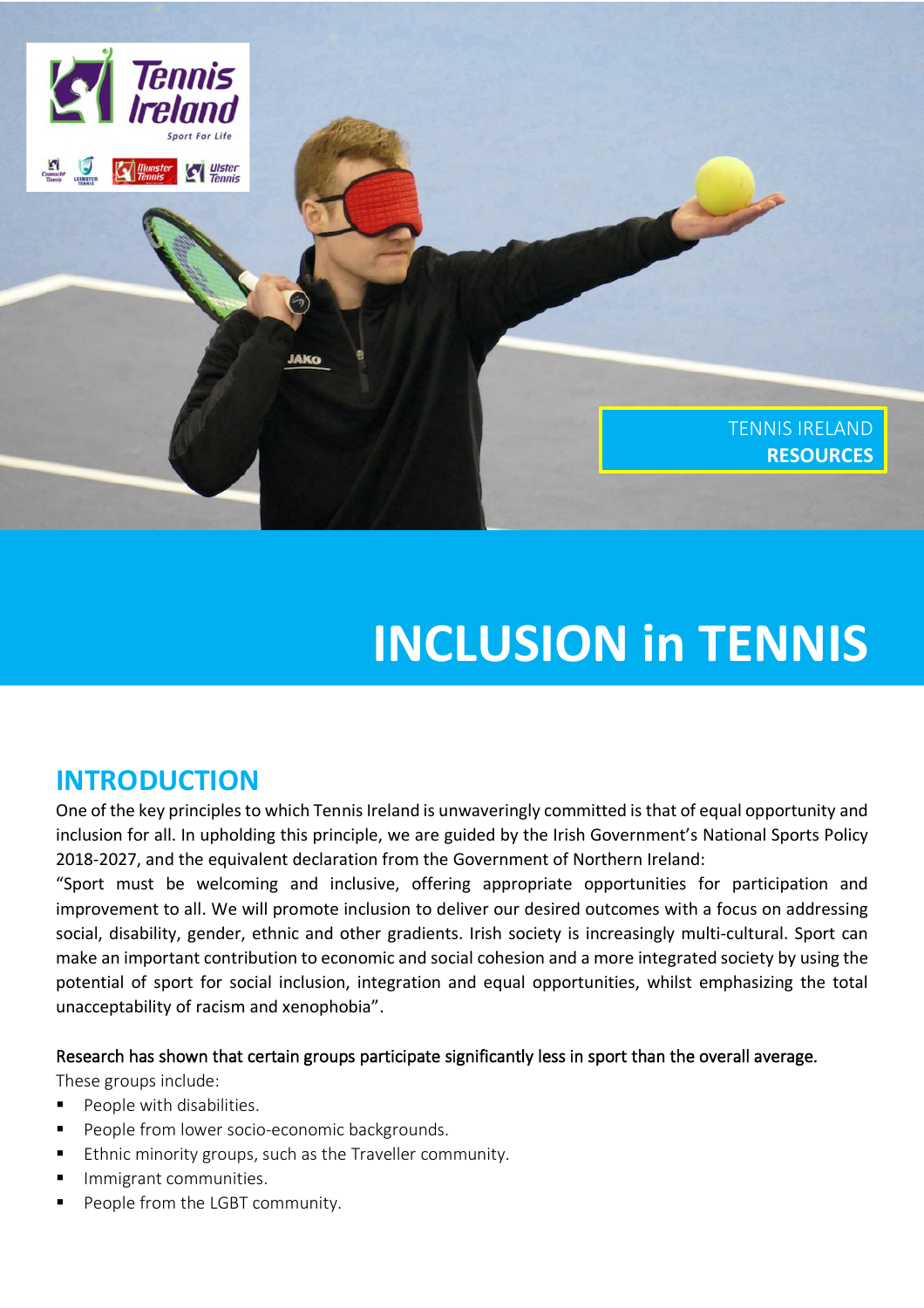# WHO CAN HELP?



 **Parks Tennis provides tennis coaching at grass roots level during the summer holidays for girls and boys between 5 and 17 nationwide in 140 locations years.**

Parks Tennis irelations a ne<br>profit making company in operation for almost half a Parks Tennis Ireland is a noncentury.

 "We are supported by Tennis ireland, Sport Ireland and<br>various Local Authorities. The aim is to provide tennis at a very to the game from all social and<br>to the game from all social and ethnic backgrounds, during the<br>lang summer holidaus, Over 15,000 children take part in the programme annually". Ireland, Sport Ireland and low cost to children not exposed long summer holidays. Over



 Working with Parks Tennis clubs to reach out to the community and potentially venues is an ideal way for tennis recruit new members.

 $\overline{\phantom{0}}$ Ī **MORE:** parkstennis.com



### **LGBT Ireland is a national support service for Lesbian, Gay, Bisexual, and Transgender people and their families and friends.**

The service was established in 2010 by seven local LGBT helplines, who shared a vision to create an infrastructure to enable them to offer support and information nationally through their network of trained volunteers.

"Today LGBT Ireland offers a comprehensive range of services which provide support and information on issues relating to sexuality and gender identity".

**MORE:** Lgbt.ie



"The Out2Tennis group aims to provide the opportunity for members of the gay community and their friends to come together and play tennis, regardless of their playing level, while also giving them the opportunity to compete in a few different tournaments annually".

**MORE:** out2tennis.com



### SCHOOLS DEVELOPMENT:

 **The Tennis Ireland Development Team works with Organisers, to design and that have signed up to our Club, School and Parks Link. tennis clubs and the Parks implement strategies for clubs** 

 This helps clubs both to grow membership and to introduce<br>as many children as possible to our sport. membership and to introduce



 "Clubs can reach out to their local schools by sending in their coach for a Blitz day or a 6 w<br>programme of introductory skills. The next step is to set up an open bay at the class in junior members". coach for a Blitz day or a 6 week an Open Day at the club, in

**MORE:** tennisireland.ie

 $\overline{a}$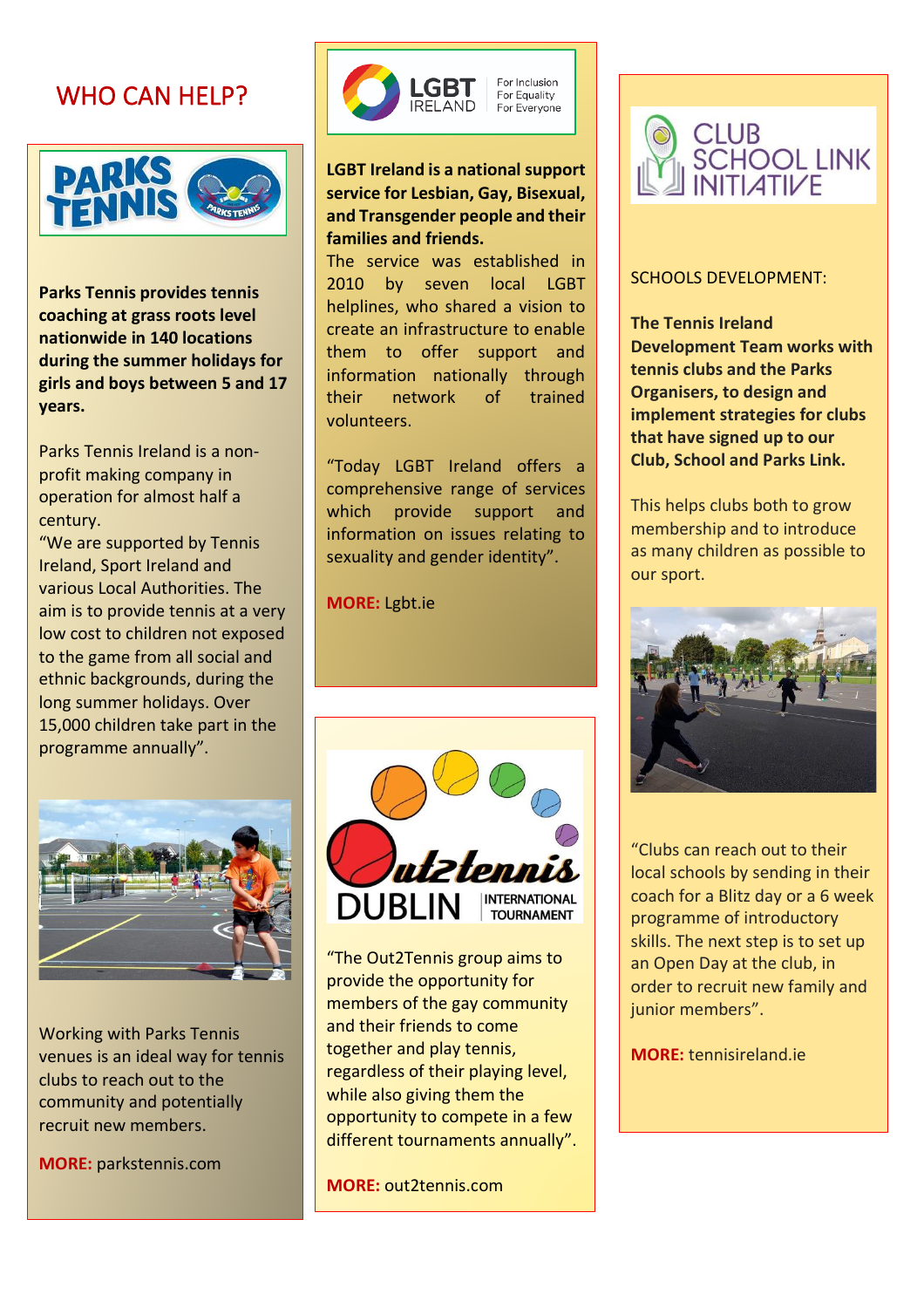

**Tennis Ireland's Women in Sport Policy identifies four different areas (coaching & officiating, active participation, leadership & governance and visibility) that need to be improved upon to develop the overall landscape of women's sport in Ireland.**

This programme is in place to support and empower girls and women across Ireland to take up leadership roles within tennis.

Through our Equal Advantage Strategy, Tennis Ireland expresses its commitment to women in our sport. We recognize the opportunity to make a positive impact on the lives of women through their involvement in tennis.



The strategy provides a blueprint for Tennis Ireland's future work in this area, and is fully aligned with the Government's National Sports Policy 2018-2027, and Sport Ireland's strategy. Our vision is that tennis is seen and acts as an Equal Advantage sport in every area of what we do on and off court.

**MORE:** tennisireland.ie



**The Access Tennis Foundation exists so that all people, regardless of background or circumstance can gain improved physical and mental health, and can integrate with their local community through tennis.** 



"We make tennis, a healthy sport for life, accessible to all, from people in emergency accommodation, to rural communities, to areas of deprivation, to those in Direct Provision and working with Irish charities to bring happiness, health and wellness to all".

**MORE:** accesstennisfoundation.ie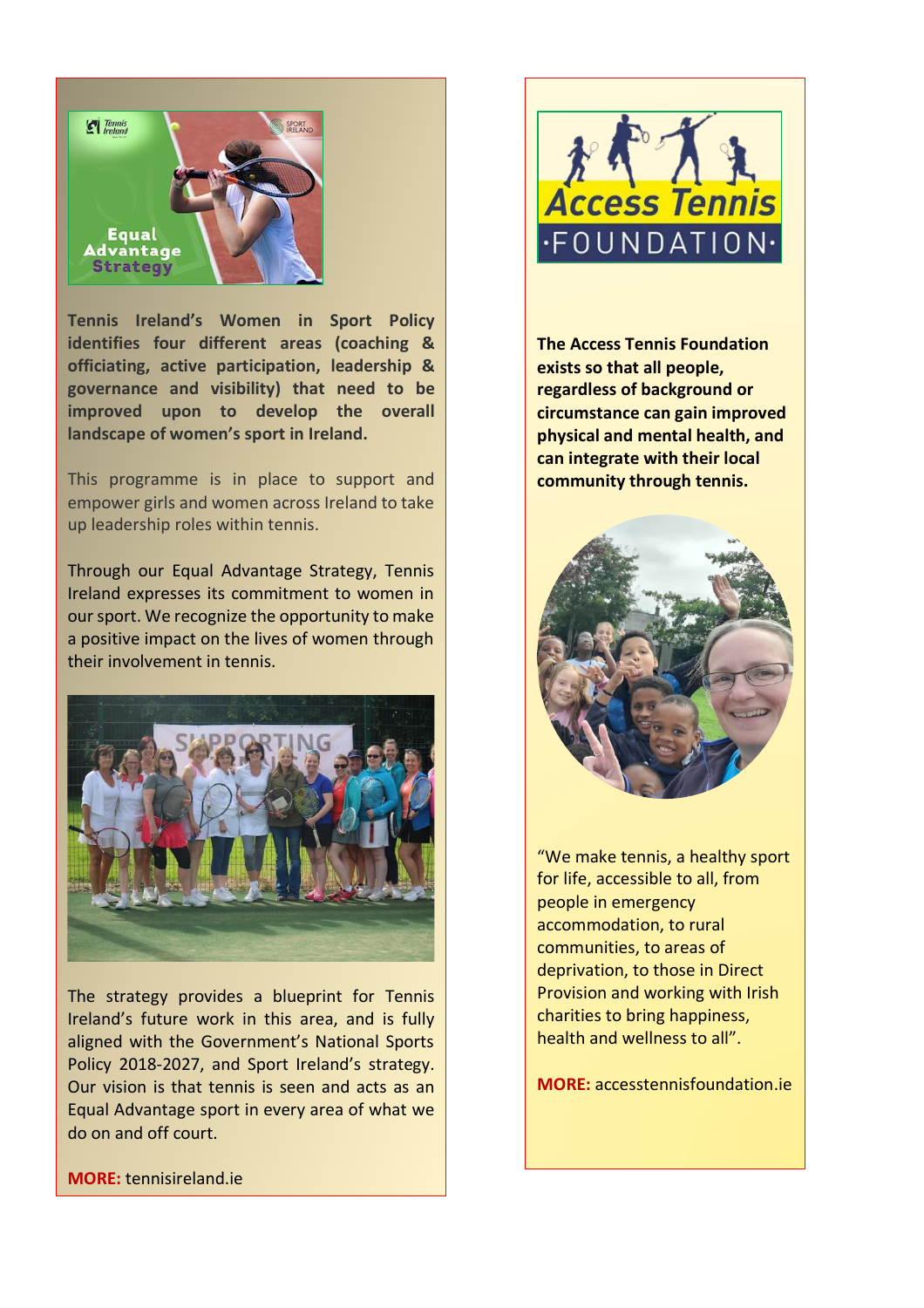# WHAT CAN YOUR CLUB DO?

Inclusion should be the default. Clubs are the venues where most Irish tennis is played, and so have a vital role and responsibility in making this a reality. An inclusive club will ensure a positive experience for everyone, regardless of their background and circumstances.

A great start would be to generate discussion about the barriers faced by certain sections of society in accessing tennis. Ideally this discussion will involve input from those who are most affected. This process should lead to the implementation of an all-inclusive ethos and policy at your club.

### Issues worth discussing:

- Are players with a disability able to access our club's facilities?
- Are we confident that people from all races and cultures will feel comfortable at the club?
- Is our club a safe environment for people from all walks of life?



• Many people still regard tennis as an 'elitist sport' - what can we do in our club to overcome this perception?

# PLAYERS WITH A DISABILITY

People who live with a disability and wish to participate in our sport should be offered every opportunity to do so. Currently, research indicates that those with a disability are considerably more likely to live a more sedentary lifestyle than those without a disability. These players, like all others, should be able to get involved in the playing, coaching and social life of the club.

"With a view to enabling persons with disabilities to participate on an equal basis with others in recreational, leisure and sporting activities, States Parties shall take appropriate measures to encourage and promote the participation of persons with disabilities in mainstream sporting activities at all levels…"

**Article 30.5 of the United Nations Convention on the Rights of Persons with Disabilities**

Tennis is easily adaptable to ensure that everyone can enjoy it. Examples are two bounces for wheelchair players, or a ball with a bell embedded in it for players with visual impairment.

### ENJOY TENNIS

Enjoy Tennis is Tennis Ireland's programme for players with an intellectual or physical disability, helping these players become integrated into the life of their local tennis club.



Through a collaborative approach with partners, coaches, players and (crucially) clubs, Enjoy Tennis provides an accessible and inclusive sport to people of all abilities in their communities. The programme is strongly supported by Sport Ireland and a range of Local Sports Partnerships. In 2018 Tennis Ireland received the National Governing Body Award for the Enjoy Tennis Programme at the CARA National Inclusion Awards.